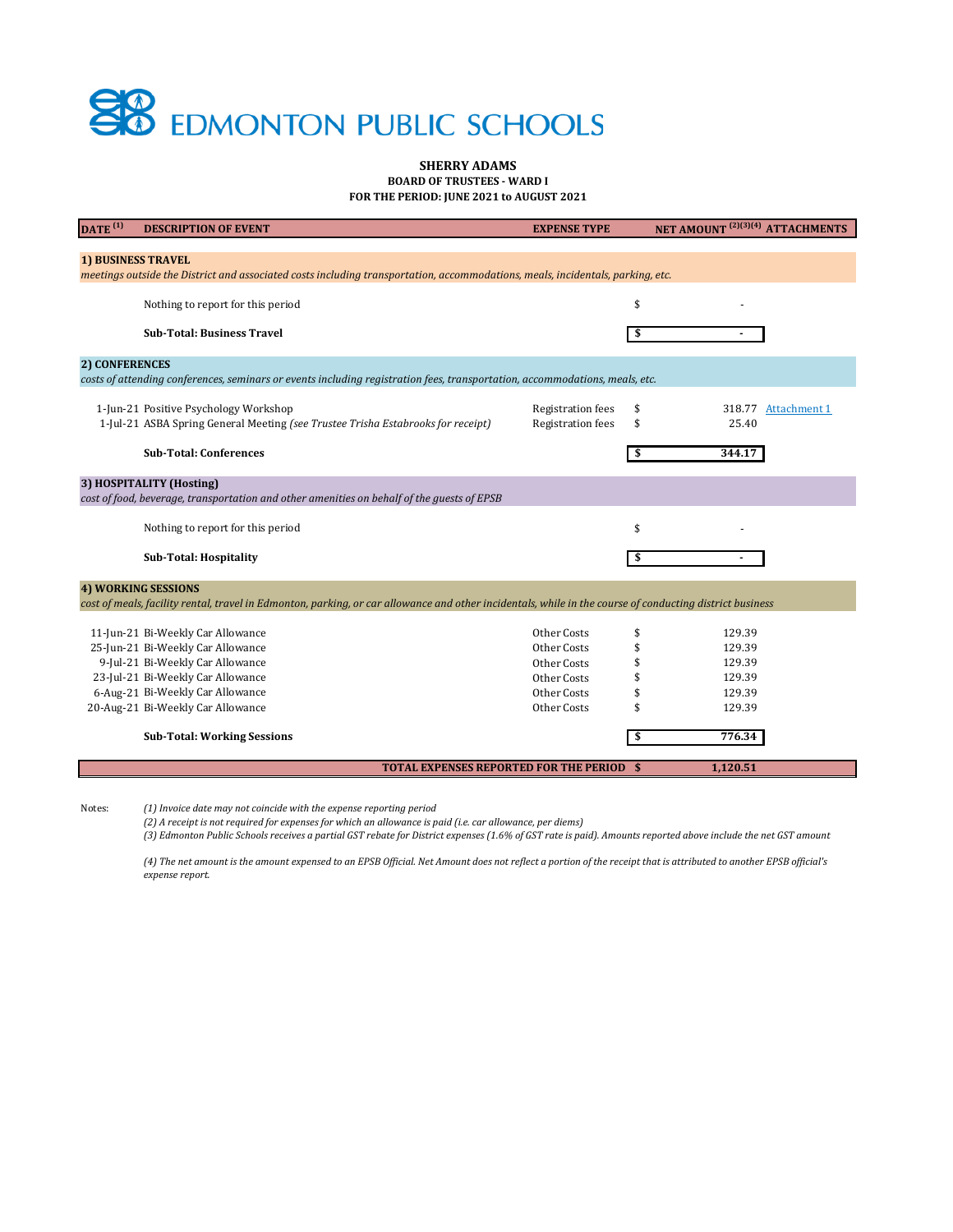

## Your Registration Was Successfully Completed

Thank you for your registration(s). Your confirmation is below.

| EDU Direct HAOF Virtual Experience - April 29 Digital<br>Pass for Sherry Adams |                                                                                    |          |  |  |  |  |
|--------------------------------------------------------------------------------|------------------------------------------------------------------------------------|----------|--|--|--|--|
| <b>Attendee Information</b>                                                    |                                                                                    |          |  |  |  |  |
| <b>Access Code</b>                                                             |                                                                                    |          |  |  |  |  |
| <b>Registration Options</b>                                                    | <b>Discount</b><br>Pricing                                                         | \$249.00 |  |  |  |  |
|                                                                                | (limit 10 per organization/district across any<br>combination of public workshops) |          |  |  |  |  |
| Name - First / Last                                                            | Sherry<br>Adams                                                                    |          |  |  |  |  |
| Email                                                                          | sherry.adams@epsb.ca                                                               |          |  |  |  |  |
| <b>Office Phone Number</b>                                                     | $+1$<br>7804298087                                                                 |          |  |  |  |  |
| <b>Cell Phone Number</b>                                                       |                                                                                    |          |  |  |  |  |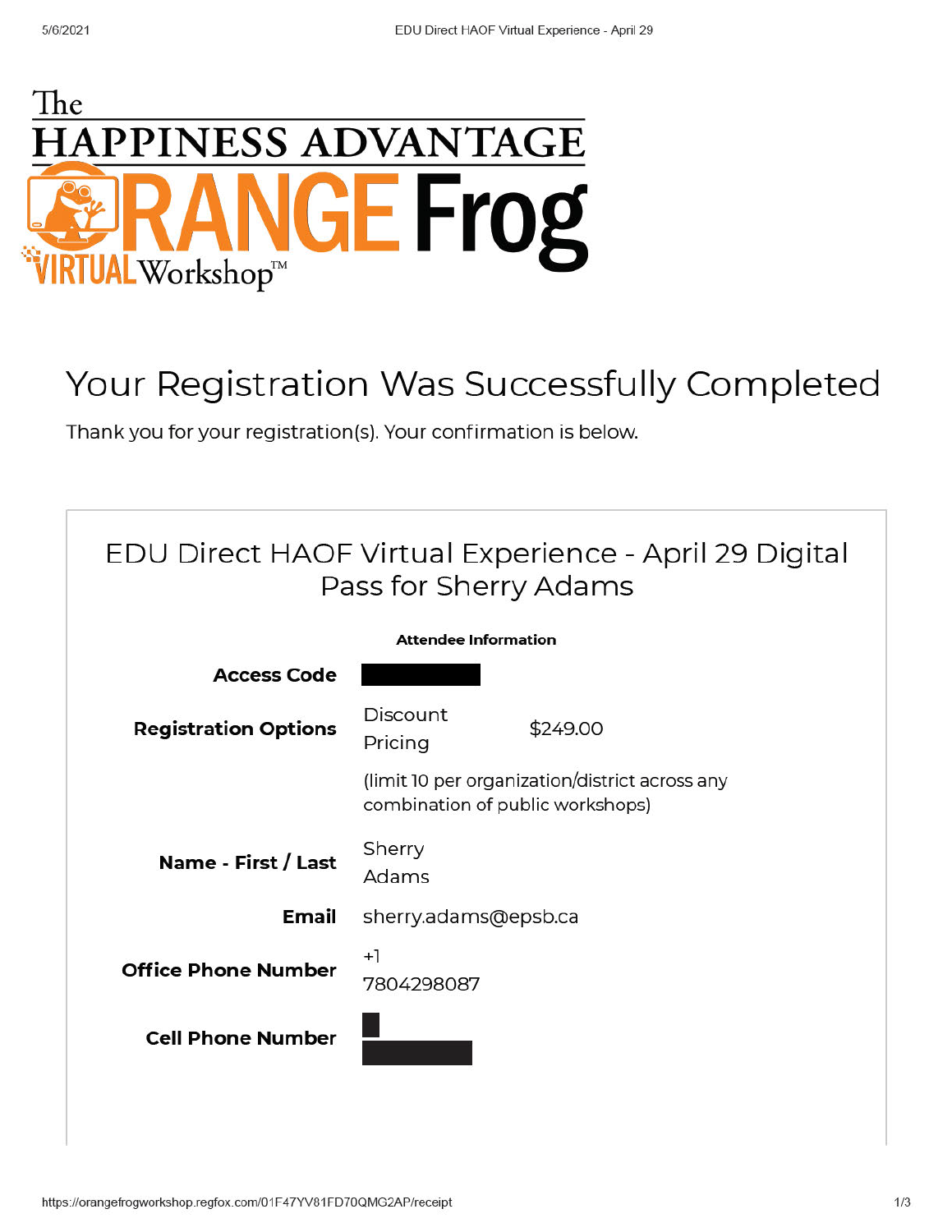**Organization Phone** +1 7804298087

**Total** \$249.00



Secure Online Registration Powered by RegFox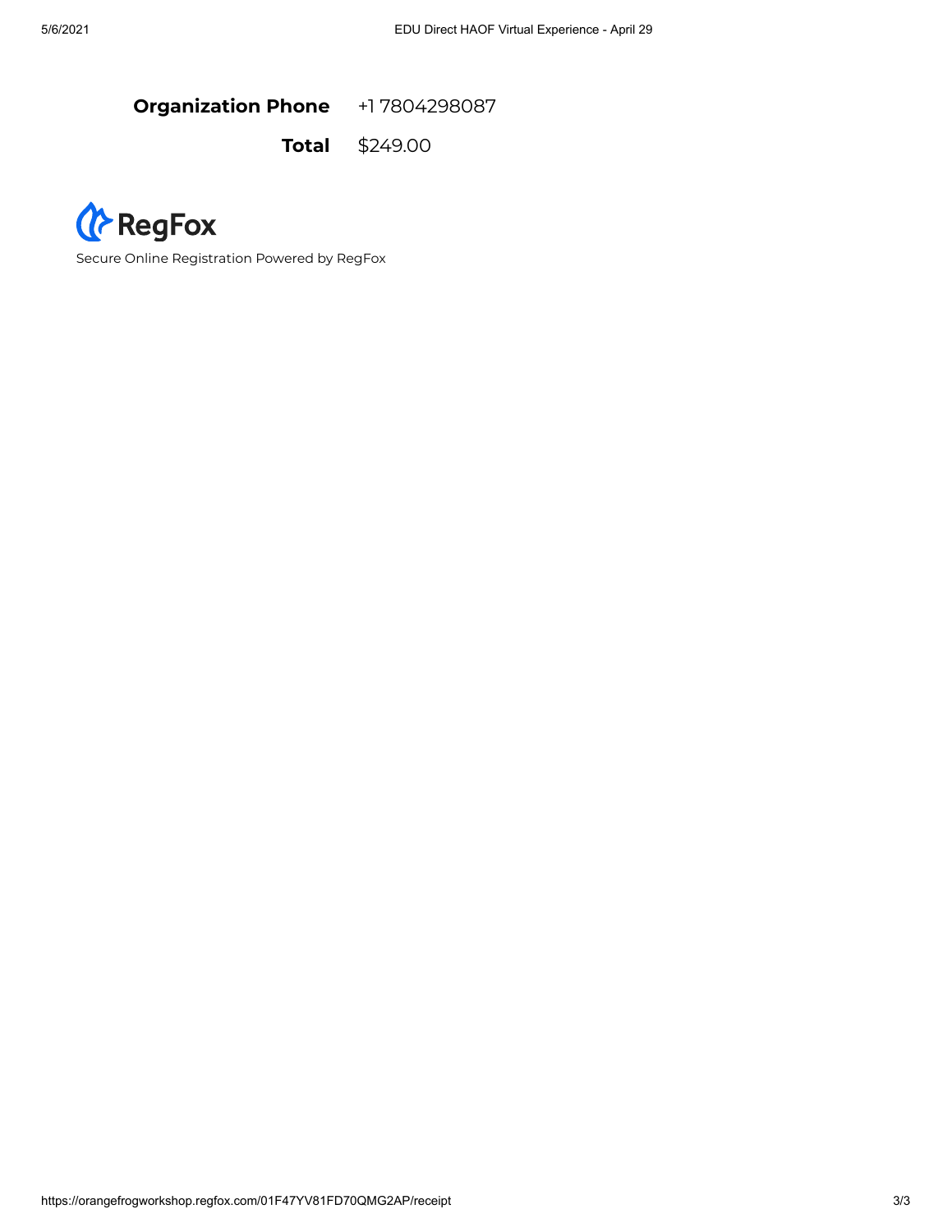

## **Fwd: Registration Confirmation**

1 message

Sherry Adams <sherry.adams@epsb.ca> To:

Wed, May 5, 2021 at 3:32 PM

Orange Frog Workshop Hi

Here is the invoice for the workshop I registered for. This is the Positive Psychology workshop I checked out for the purpose of sharing it with the chairs in my parent councils: Positive Household. Let me know if you need more info.

Thanks, Sherry

**Sherry Adams** Trustee Ward I **Edmonton Public Schools** 780-429-8087

Learn more about Ward I

--- Forwarded message ---From: The Orange Frog Experience <noreply@regfox.com> Date: Mon, Apr 26, 2021 at 2:59 PM Subject: Registration Confirmation To: Sherry Adams <sherry.adams@epsb.ca>

**Registration Confirmation Your Registration Was Successfully Completed** Thank you for your registration(s). Your confirmation is below. Confirmation

EDU Direct HAOF Virtual Experience - April 29 Digital Pass for